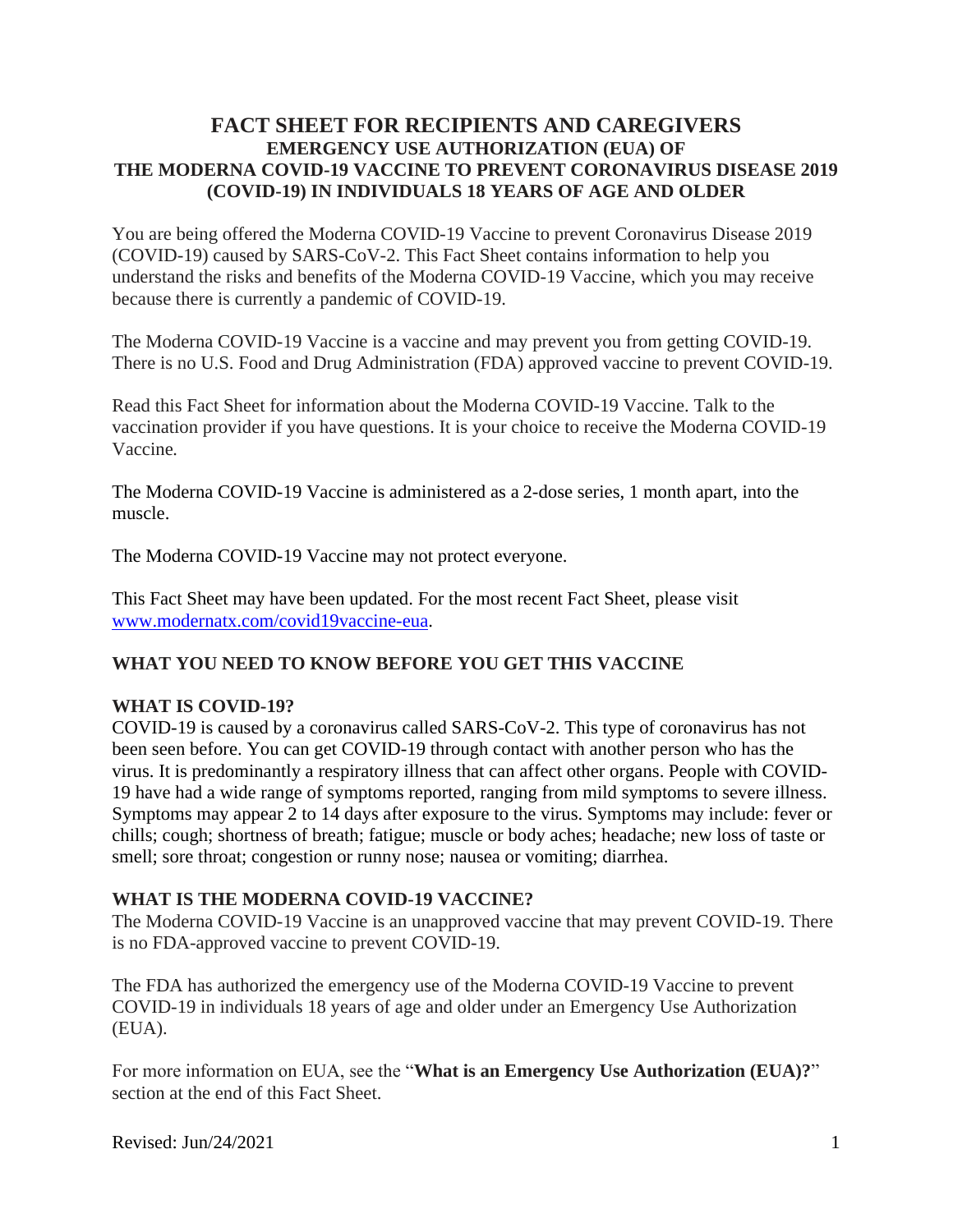### **WHAT SHOULD YOU MENTION TO YOUR VACCINATION PROVIDER BEFORE YOU GET THE MODERNA COVID-19 VACCINE?**

Tell your vaccination provider about all of your medical conditions, including if you:

- have any allergies
- have had myocarditis (inflammation of the heart muscle) or pericarditis (inflammation of the lining outside the heart)
- have a fever
- have a bleeding disorder or are on a blood thinner
- are immunocompromised or are on a medicine that affects your immune system
- are pregnant or plan to become pregnant
- are breastfeeding
- have received another COVID-19 vaccine

# **WHO SHOULD GET THE MODERNA COVID-19 VACCINE?**

FDA has authorized the emergency use of the Moderna COVID-19 Vaccine in individuals 18 years of age and older.

# **WHO SHOULD NOT GET THE MODERNA COVID-19 VACCINE?**

You should not get the Moderna COVID-19 Vaccine if you:

- had a severe allergic reaction after a previous dose of this vaccine
- had a severe allergic reaction to any ingredient of this vaccine

# **WHAT ARE THE INGREDIENTS IN THE MODERNA COVID-19 VACCINE?**

The Moderna COVID-19 Vaccine contains the following ingredients: messenger ribonucleic acid (mRNA), lipids (SM-102, polyethylene glycol [PEG] 2000 dimyristoyl glycerol [DMG], cholesterol, and 1,2-distearoyl-sn-glycero-3-phosphocholine [DSPC]), tromethamine, tromethamine hydrochloride, acetic acid, sodium acetate trihydrate, and sucrose.

# **HOW IS THE MODERNA COVID-19 VACCINE GIVEN?**

The Moderna COVID-19 Vaccine will be given to you as an injection into the muscle.

The Moderna COVID-19 Vaccine vaccination series is 2 doses given 1 month apart.

If you receive one dose of the Moderna COVID-19 Vaccine, you should receive a second dose of the same vaccine 1 month later to complete the vaccination series.

# **HAS THE MODERNA COVID-19 VACCINE BEEN USED BEFORE?**

The Moderna COVID-19 Vaccine is an unapproved vaccine. In clinical trials, approximately 15,400 individuals 18 years of age and older have received at least 1 dose of the Moderna COVID-19 Vaccine.

# **WHAT ARE THE BENEFITS OF THE MODERNA COVID-19 VACCINE?**

In an ongoing clinical trial, the Moderna COVID-19 Vaccine has been shown to prevent COVID-19 following 2 doses given 1 month apart. The duration of protection against COVID-19 is currently unknown.

Revised:  $\text{Im}/24/2021$  2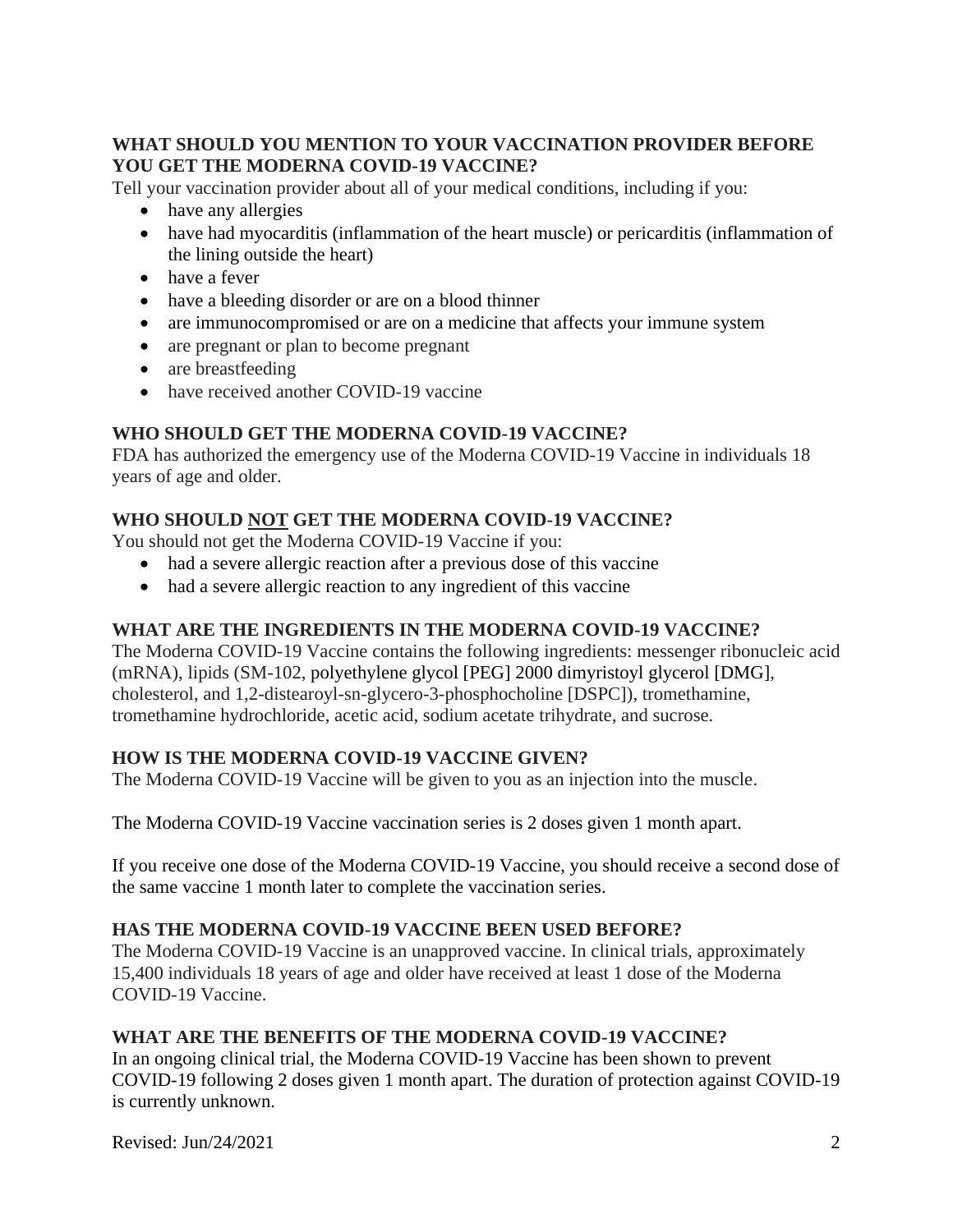# **WHAT ARE THE RISKS OF THE MODERNA COVID-19 VACCINE***?*

There is a remote chance that the Moderna COVID-19 Vaccine could cause a severe allergic reaction. A severe allergic reaction would usually occur within a few minutes to one hour after getting a dose of the Moderna COVID-19 Vaccine. For this reason, your vaccination provider may ask you to stay at the place where you received your vaccine for monitoring after vaccination. Signs of a severe allergic reaction can include:

- Difficulty breathing
- Swelling of your face and throat
- A fast heartbeat
- A bad rash all over your body
- Dizziness and weakness

Myocarditis (inflammation of the heart muscle) and pericarditis (inflammation of the lining outside the heart) have occurred in some people who have received the Moderna COVID-19 Vaccine. In most of these people, symptoms began within a few days following receipt of the second dose of the Moderna COVID-19 Vaccine. The chance of having this occur is very low. You should seek medical attention right away if you have any of the following symptoms after receiving the Moderna COVID-19 Vaccine:

- Chest pain
- Shortness of breath
- Feelings of having a fast-beating, fluttering, or pounding heart

Side effects that have been reported in a clinical trial with the Moderna COVID-19 Vaccine include:

- Injection site reactions: pain, tenderness and swelling of the lymph nodes in the same arm of the injection, swelling (hardness), and redness
- General side effects: fatigue, headache, muscle pain, joint pain, chills, nausea and vomiting, and fever

Side effects that have been reported during post-authorization use of the Moderna COVID-19 Vaccine include:

- Severe allergic reactions
- Myocarditis (inflammation of the heart muscle)
- Pericarditis (inflammation of the lining outside the heart)

These may not be all the possible side effects of the Moderna COVID-19 Vaccine. Serious and unexpected side effects may occur. The Moderna COVID-19 Vaccine is still being studied in clinical trials.

# **WHAT SHOULD I DO ABOUT SIDE EFFECTS?**

If you experience a severe allergic reaction, call 9-1-1, or go to the nearest hospital.

Call the vaccination provider or your healthcare provider if you have any side effects that bother you or do not go away.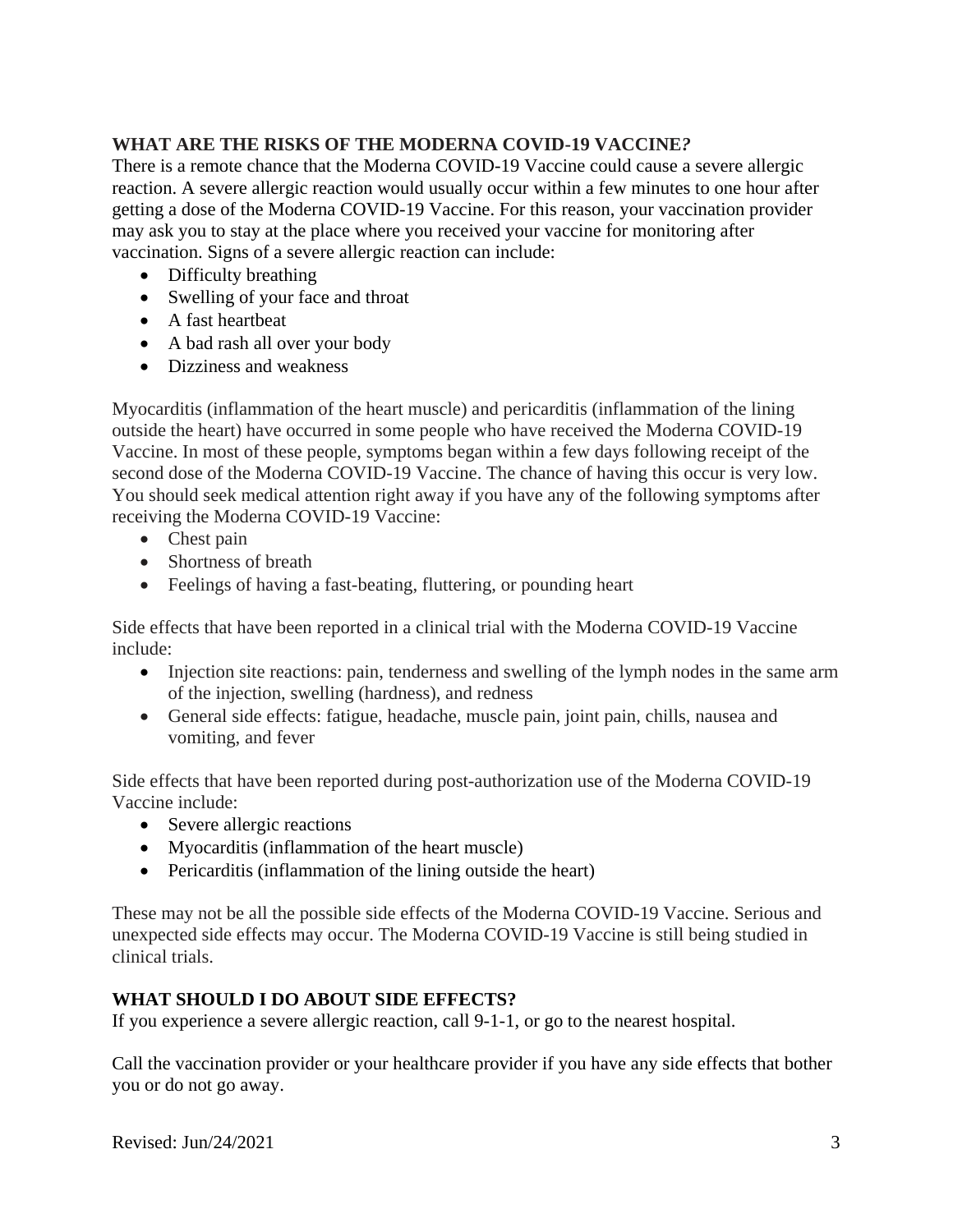Report vaccine side effects to **FDA/CDC Vaccine Adverse Event Reporting System (VAERS)**. The VAERS toll-free number is 1-800-822-7967 or report online to https://vaers.hhs.gov/reportevent.html. Please include "Moderna COVID-19 Vaccine EUA" in the first line of box #18 of the report form.

In addition, you can report side effects to ModernaTX, Inc. at 1-866-MODERNA (1-866-663- 3762).

You may also be given an option to enroll in **v-safe. V-safe** is a new voluntary smartphone-based tool that uses text messaging and web surveys to check in with people who have been vaccinated to identify potential side effects after COVID-19 vaccination. **V-safe** asks questions that help CDC monitor the safety of COVID-19 vaccines. **V-safe** also provides second-dose reminders if needed and live telephone follow-up by CDC if participants report a significant health impact following COVID-19 vaccination. For more information on how to sign up, visit: www.cdc.gov/vsafe.

### **WHAT IF I DECIDE NOT TO GET THE MODERNA COVID-19 VACCINE?**

It is your choice to receive or not receive the Moderna COVID-19 Vaccine. Should you decide not to receive it, it will not change your standard medical care.

#### **ARE OTHER CHOICES AVAILABLE FOR PREVENTING COVID-19 BESIDES MODERNA COVID-19 VACCINE?**

Currently, there is no FDA-approved alternative vaccine available for prevention of COVID-19. Other vaccines to prevent COVID-19 may be available under Emergency Use Authorization.

# **CAN I RECEIVE THE MODERNA COVID-19 VACCINE WITH OTHER VACCINES?**

There is no information on the use of the Moderna COVID-19 Vaccine with other vaccines.

# **WHAT IF I AM PREGNANT OR BREASTFEEDING?**

If you are pregnant or breastfeeding, discuss your options with your healthcare provider.

# **WILL THE MODERNA COVID-19 VACCINE GIVE ME COVID-19?**

No. The Moderna COVID-19 Vaccine does not contain SARS-CoV-2 and cannot give you COVID-19.

#### **KEEP YOUR VACCINATION CARD**

When you receive your first dose, you will get a vaccination card to show you when to return for your second dose of the Moderna COVID-19 Vaccine. Remember to bring your card when you return.

#### **ADDITIONAL INFORMATION**

If you have questions, visit the website or call the telephone number provided below.

To access the most recent Fact Sheets, please scan the QR code provided below.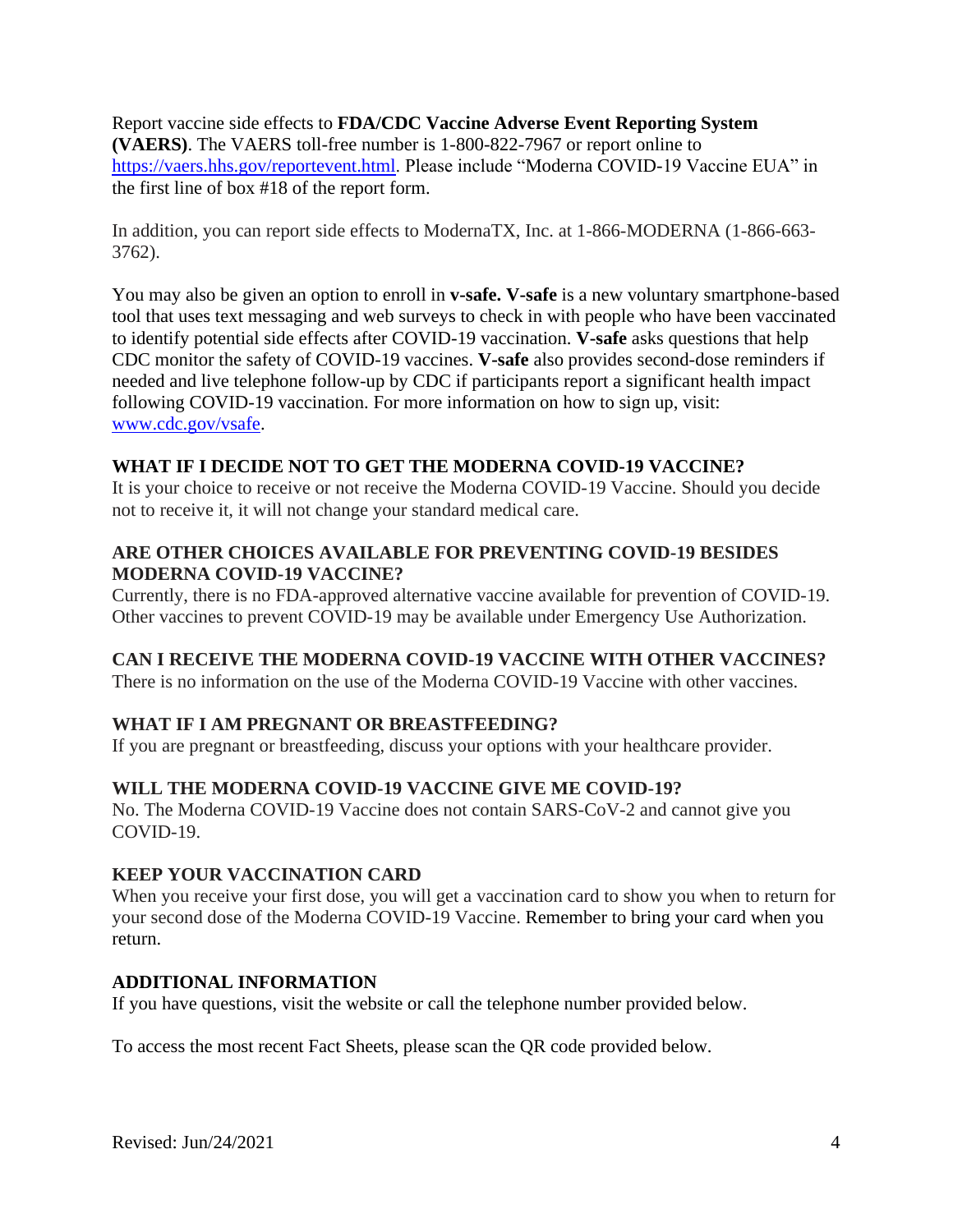| <b>Moderna COVID-19 Vaccine website</b> | <b>Telephone number</b> |
|-----------------------------------------|-------------------------|
| www.modernatx.com/covid19vaccine-eua    | 1-866-MODERNA           |
|                                         | $(1-866-663-3762)$      |

### **HOW CAN I LEARN MORE?**

- Ask the vaccination provider
- Visit CDC at https://www.cdc.gov/coronavirus/2019-ncov/index.html
- Visit FDA at https://www.fda.gov/emergency-preparedness-and-response/mcm-legalregulatory-and-policy-framework/emergency-use-authorization
- Contact your state or local public health department

### **WHERE WILL MY VACCINATION INFORMATION BE RECORDED?**

The vaccination provider may include your vaccination information in your state/local jurisdiction's Immunization Information System (IIS) or other designated system. This will ensure that you receive the same vaccine when you return for the second dose. For more information about IISs, visit: https://www.cdc.gov/vaccines/programs/iis/about.html.

### **CAN I BE CHARGED AN ADMINISTRATION FEE FOR RECEIPT OF THE COVID-19 VACCINE?**

No. At this time, the provider cannot charge you for a vaccine dose and you cannot be charged an out-of-pocket vaccine administration fee or any other fee if only receiving a COVID-19 vaccination. However, vaccination providers may seek appropriate reimbursement from a program or plan that covers COVID-19 vaccine administration fees for the vaccine recipient (private insurance, Medicare, Medicaid, HRSA COVID-19 Uninsured Program for non-insured recipients).

#### **WHERE CAN I REPORT CASES OF SUSPECTED FRAUD?**

Individuals becoming aware of any potential violations of the CDC COVID-19 Vaccination Program requirements are encouraged to report them to the Office of the Inspector General, U.S. Department of Health and Human Services, at 1-800-HHS-TIPS or TIPS.HHS.GOV.

#### **WHAT IS THE COUNTERMEASURES INJURY COMPENSATION PROGRAM?**

The Countermeasures Injury Compensation Program (CICP) is a federal program that may help pay for costs of medical care and other specific expenses of certain people who have been seriously injured by certain medicines or vaccines, including this vaccine. Generally, a claim must be submitted to the CICP within one (1) year from the date of receiving the vaccine. To learn more about this program, visit www.hrsa.gov/cicp/ or call 1-855-266-2427.

#### **WHAT IS AN EMERGENCY USE AUTHORIZATION (EUA)?**

The United States FDA has made the Moderna COVID-19 Vaccine available under an emergency access mechanism called an EUA. The EUA is supported by a Secretary of Health and Human Services (HHS) declaration that circumstances exist to justify the emergency use of